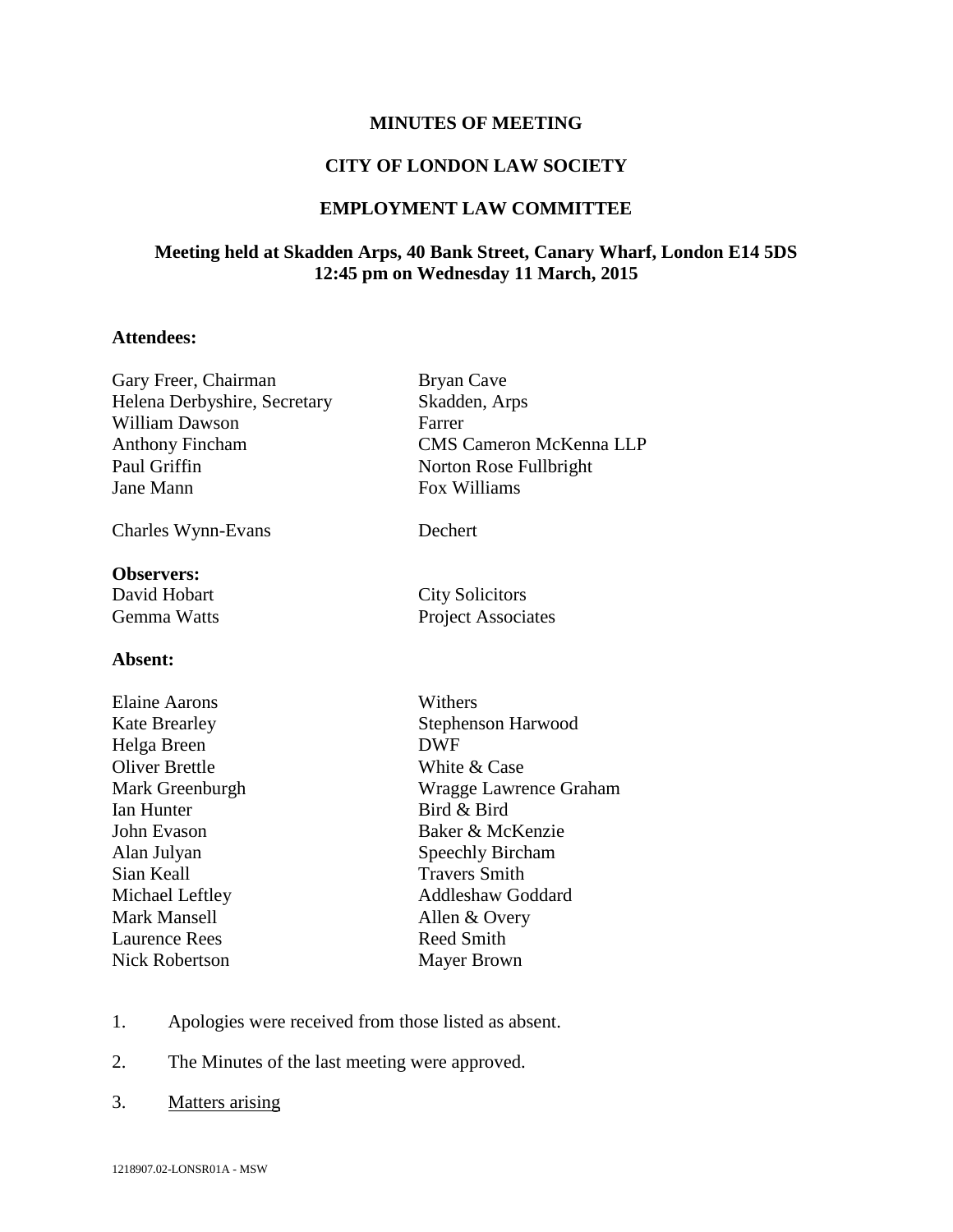- (a) Alan Julyan had notified Garry Freer that he would be retiring as a partner of Speechly Bircham with effect from 1 April 2015. It was agreed that here was no requirement that members of the Committee be partners in their firms if they remained in practice and Gary would let Alan know of this. In any event Gary would invite Alan to the next meeting in June.
- (b) Recruiting new members of the Committee: With Alan's retirement and Anna Rentoul's resignation at the last meeting the committee has a couple of vacancies. David Hobart would assist with the preparation of a notice to senior partners in member firms of the CLLS and an advertisement in the City Solicitor's Journal to seek applications to the committee.
- (c) Liaison with the CLLS:
	- (i) David Hobart updated the Committee on current projects including the role of the SRA and LSA; the separate business rule and discrepancy in Practicing Certificate fees paid by City firms in relation to the regulated work that they undertake; the Global Law summit held in February at which public law issues were debated and attended by a number of General Counsel; the Lord Chief Justice's encouragement for solicitors to take up judicial appointments and how this might be facilitated; training and training contracts and how to encourage social mobility in the profession – for example whether the City firms would look to graduates in preference to candidates who qualify by equivalent means.
	- (ii) He introduced Gemma Watts from Project Associates, PR advisers to the CLLS and the Committee discussed its role with Gemma and David. He identified that many firms find it difficult to take a lobbying role in the light of their clients' interests, but that this was a function that the CLLS could perform in a neutral way. Forthcoming issues worthy of comment (aside from the general election) would be any EU Referendum and taxation (the distinction between avoidance and evasion).
	- (iii) It was agreed that the members of the Committee would consider before the next meeting how it can get involved in CLLS initiatives consistent with the interests of its members' clients. Post-election it might be easier to determine likely issues on the horizon.
- 4. Case discussion:
	- (a) *Williams v Leeds United [2015] EWHC 376* subsequently discovered misconduct in wrongful dismissal claim: this case was consistent with *Boston Deep Sea Fishing* (in that subsequently discovered misconduct could justify a dismissal). While the circumstances in this case were extreme the decision was based on a review of the employee's email after his resignation. This raised data protection issues: the Committee discussed whether data protection could be used to limit a deliberate attempt to discredit a resigning employee. The case has